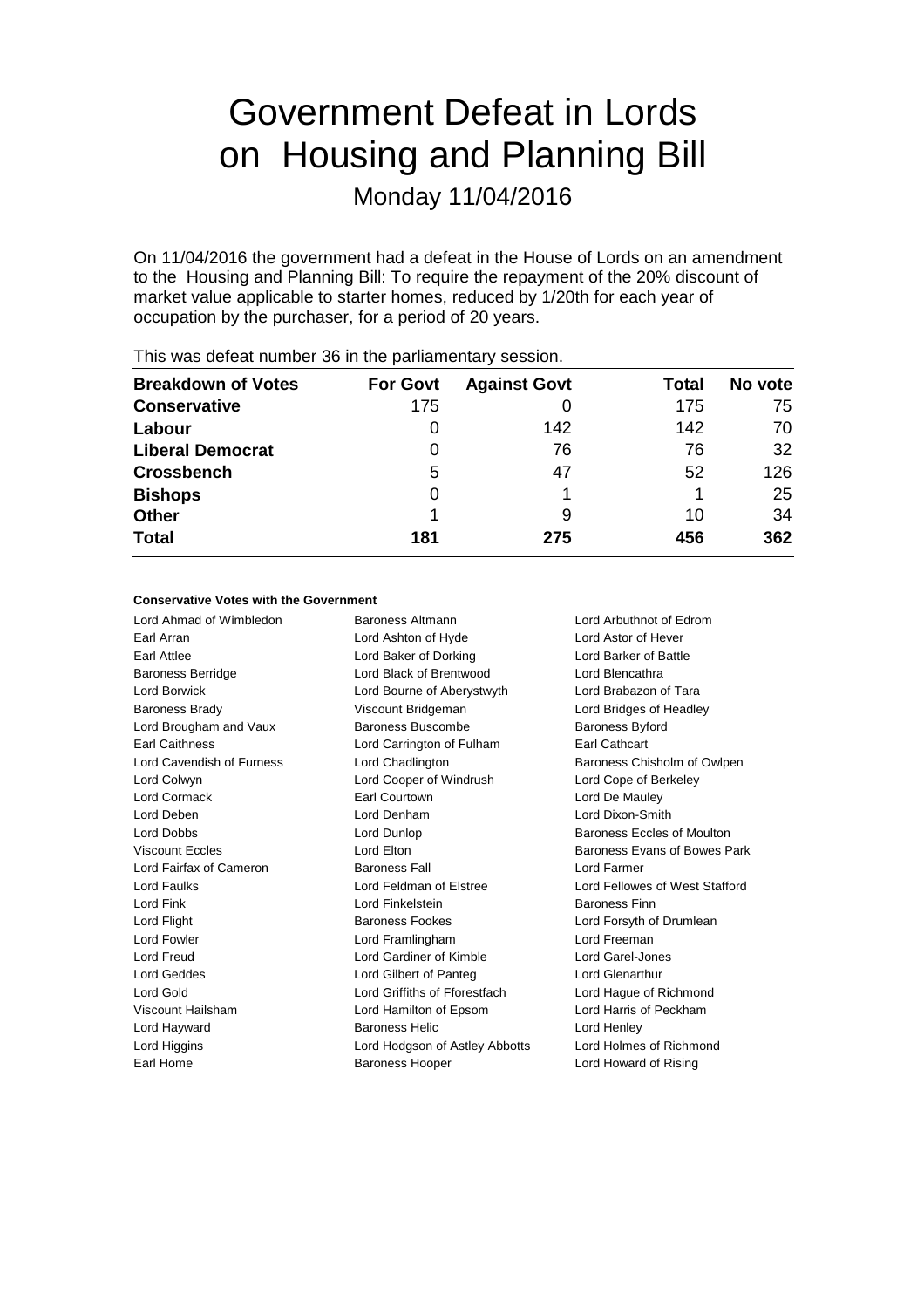Viscount Younger of Leckie

Earl Howe Lord Howell of Guildford Lord Hunt of Wirral Lord James of Blackheath Baroness Jenkin of Kennington Lord Keen of Elie Lord King of Bridgwater Lord Kirkham Lord Lamont of Lerwick Lord Lang of Monkton Lord Lansley Lord Lawson of Blaby Lord Leach of Fairford **Lord Leigh of Hurley** Lord Lexden Earl Lindsay **Lord Lingfield** Earl Liverpool Lord Livingston of Parkhead Lord Lucas Lord Lucas Lord Lupton Lord Lyell Lord Mackay of Clashfern Lord Magan of Castletown Lord Mancroft Lord Marland Lord Maude of Horsham Lord Mawhinney Lord McColl of Dulwich Baroness Mobarik Duke of Montrose Baroness Morris of Bolton Lord Moynihan Lord Naseby Lord Nash Baroness Neville-Jones Baroness Neville-Rolfe Baroness Newlove Baroness Noakes Lord Northbrook Lord O'Shaughnessy Baroness Oppenheim-Barnes Lord Patten **Baroness Perry of Southwark** Baroness Pidding Lord Polak Lord Popat Lord Porter of Spalding Lord Price Lord Prior of Brampton Baroness Rawlings Lord Renfrew of Kaimsthorn Viscount Ridley Cord Risby Lord Robathan Baroness Rock Lord Rotherwick Lord Ryder of Wensum Lord Sanderson of Bowden Lord Sassoon Baroness Scott of Bybrook Baroness Seccombe Earl Selborne Lord Selsdon **Baroness Shackleton of Belgravia** Lord Sheikh Baroness Shephard of Northwold Lord Sherbourne of Didsbury Baroness Shields Lord Shinkwin Lord Skelmersdale Lord Smith of Hindhead Baroness Stedman-Scott Lord Sterling of Plaistow Baroness Stowell of Beeston Baroness Stroud Lord Suri Lord Tanlaw Lord Taylor of Holbeach Lord Trefgarne Viscount Trenchard Lord Trimble Lord True Lord Tugendhat Viscount Ullswater Baroness Verma Lord Wakeham Baroness Warsi Lord Wasserman Lord Wei Duke of Wellington Baroness Wheatcroft Baroness Wilcox Lord Willetts Baroness Williams of Trafford Lord Young of Cookham

#### **Conservative Votes against the Government**

#### **Labour Votes with the Government**

#### **Labour Votes against the Government**

Baroness Armstrong of Hill Top Lord Bach Baroness Bakewell Lord Bassam of Brighton **Lord Beecham** Baroness Billingham Baroness Blackstone Baroness Blood Lord Blunkett Lord Boateng Lord Bradley Lord Bragg Lord Brookman Lord Campbell-Savours Lord Cashman Viscount Chandos Lord Clark of Windermere Baroness Cohen of Pimlico Lord Collins of Highbury **Baroness Corston** Baroness Corston Baroness Crawley Lord Desai **Baroness Donaghy** Baroness Donaghy Baroness Drake Lord Dubs Lord Elder Lord Evans of Watford Baroness Farrington of Ribbleton Lord Faulkner of Worcester Lord Foulkes of Cumnock Baroness Gale Lord Giddens Lord Glasman Baroness Golding **Lord Gordon of Strathblane** Baroness Goudie Baroness Gould of Potternewton Lord Grantchester Lord Grocott Lord Hain Viscount Hanworth Lord Harris of Haringey

Lord Alli Lord Anderson of Swansea Baroness Andrews Lord Harrison Lord Hart of Chilton Lord Haskel

Lord Cunningham of Felling Lord Davies of Oldham Baroness Dean of Thornton-le-Fylde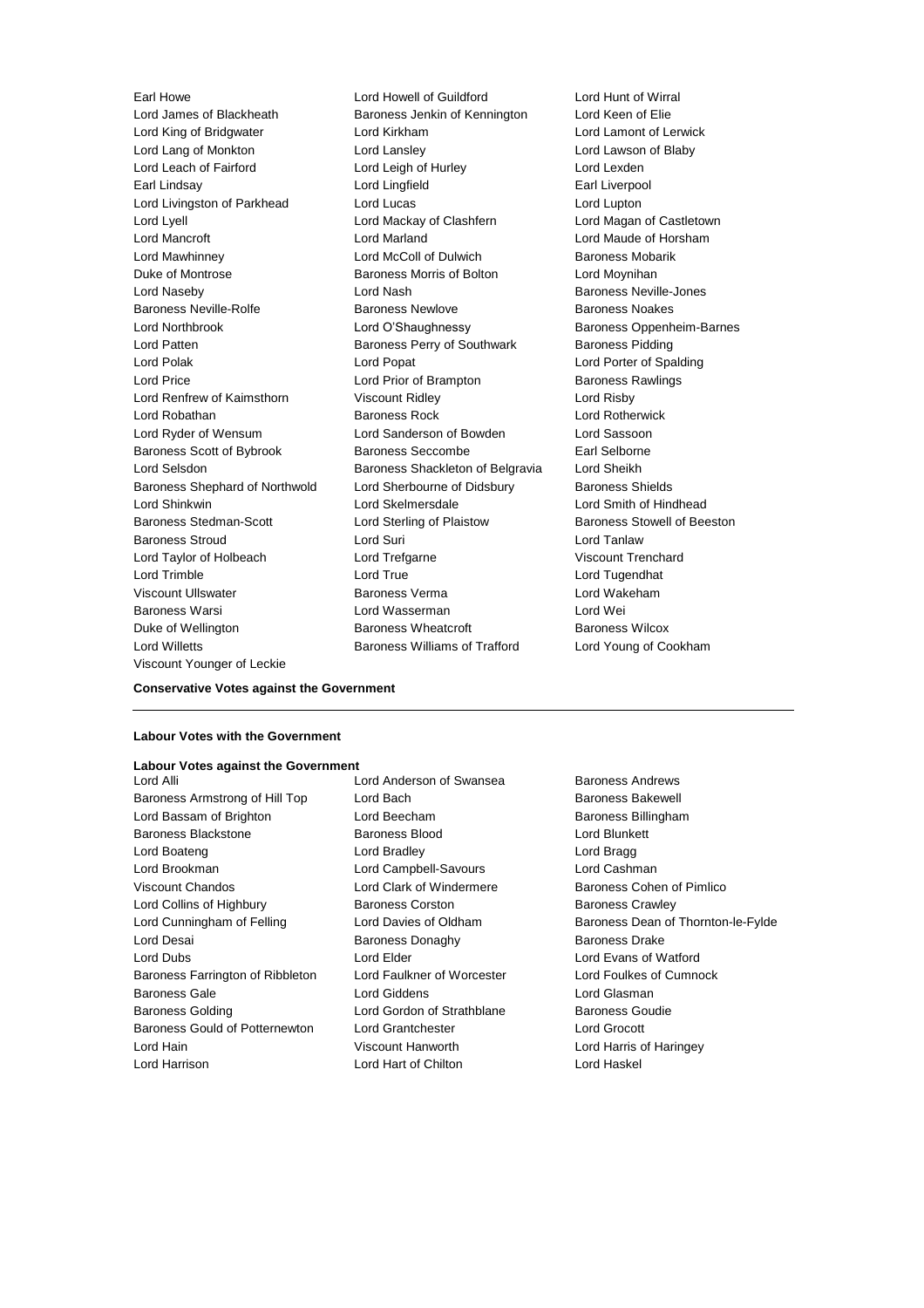Baroness Hilton of Eggardon Lord Hollick Lord Howarth of Newport Baroness Howells of St Davids Lord Howie of Troon Lord Hughes of Woodside Lord Hunt of Kings Heath Lord Hutton of Furness Lord Irvine of Lairg **Baroness Jay of Paddington** Baroness Jones of Whitchurch Baroness Kennedy of Cradley **Lord Kennedy of Southwark** Baroness King of Bow Baroness Kinnock of Holyhead Lord Kinnock Lord Kirkhill Lord Knight of Weymouth Baroness Lawrence of Clarendon Lord Layard Lord Lea of Crondall Lord Lennie **Baroness Liddell of Coatdyke** Baroness Lister of Burtersett Lord Livermore Lord Macdonald of Tradeston Lord MacKenzie of Culkein Baroness Mallalieu Lord Mandelson Baroness McDonagh Lord McFall of Alcluith Baroness McIntosh of Hudnall Lord Mendelsohn **Lord Mitchell** Baroness Morgan of Huyton Baroness Morgan of Ely **Baroness Morris of Yardley** Lord Morris of Handsworth Lord Murphy of Torfaen **Baroness Nye** Lord O'Neill of Clackmannan Lord Patel of Bradford **Lord Pendry Community** Baroness Pitkeathley Lord Prescott Baroness Primarolo Baroness Quin Lord Radice Baroness Rebuck Lord Reid of Cardowan Lord Richard Lord Rooker Lord Rosser Lord Rowlands Baroness Royall of Blaisdon Lord Sawyer Baroness Sherlock Viscount Simon Baroness Smith of Basildon Lord Soley Lord Stevenson of Balmacara Lord Taylor of Blackburn Baroness Taylor of Bolton Lord Temple-Morris **Baroness Thornton** Lord Tomlinson Lord Touhig Lord Tunnicliffe Lord Turnberg **Baroness Wall of New Barnet** Baroness Warwick of Undercliffe Lord Watson of Invergowrie **Lord West of Spithead** Baroness Wheeler Baroness Whitaker **Lord Whitty** Lord Whitty **Lord Wills** Lord Winston Lord Wood of Anfield Lord Woolmer of Leeds Baroness Worthington

Baroness Hayter of Kentish Town Baroness Healy of Primrose Hill Baroness Henig<br>Baroness Hilton of Eggardon Lord Hollick Baroness Hollis of Heigham

Lord Jordan **Baroness Jowell** Baroness Jowell Baroness Kennedy of The Shaws Baroness Massey of Darwen Lord McAvoy Connell of Glenscorrodale Connell of Glenscorrodale

#### **Liberal Democrat Votes with the Government**

#### **Liberal Democrat Votes against the Government**

Baroness Bakewell of Hardington Mandeville Baroness Benjamin Lord Bradshaw Lord Bruce of Bennachie Baroness Burt of Solihull Lord Campbell of Pittenweem Lord Chidgey Lord Clement-Jones Lord Cotter Lord Dholakia Baroness Doocey Baroness Falkner of Margravine Lord Fearn Baroness Featherstone Lord Foster of Bath Lord Fox Baroness Garden of Frognal Lord German **Earl Glasgow** Lord Goddard of Stockport **Baroness Grender** Baroness Hamwee Baroness Harris of Richmond Lord Hussain **Baroness Jolly** Lord Jones of Cheltenham Baroness Kramer Lord Lee of Trafford Lord Lester of Herne Hill **Lord Loomba Baroness Ludford Baroness Ludford** Lord Maclennan of Rogart Baroness Maddock Baroness Manzoor Baroness Northover Lord Oates Lord Paddick Lord Palmer of Childs Hill Baroness Parminter Lord Purvis of Tweed Baroness Randerson Lord Razzall Lord Roberts of Llandudno Lord Rodgers of Quarry Bank Baroness Scott of Needham Market Lord Scriven Lord Sharkey Baroness Sharp of Guildford Baroness Sheehan Lord Shipley **Lord Shutt of Greetland** Lord Smith of Clifton

Lord Addington Lord Allan of Hallam Lord Ashdown of Norton-sub-Hamdon Baroness Barker **Lord Beith** 

Lord Marks of Henley-on-Thames Lord Newby **Baroness Nicholson of Winterbourne**